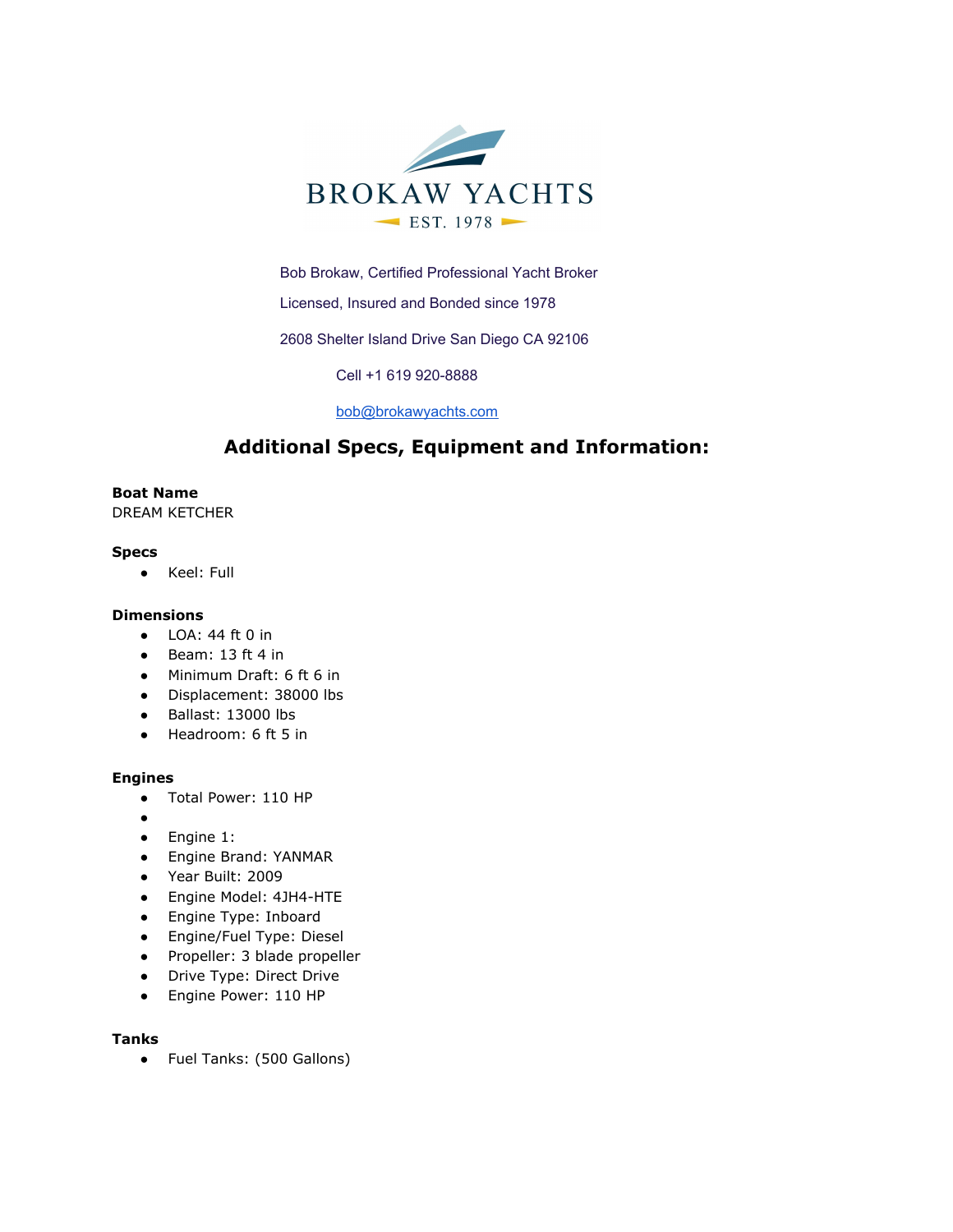# **Accommodations**

● Number of heads: 2

# **Electrical Equipment**

- Depthsounder
- Plotter
- Autopilot
- Compass
- GPS
- Radar
- TV set

#### **Sails**

- Fully battened mainsail
- Furling genoa

# **Rigging**

• Steering wheel

## **Inside Equipment**

- Battery charger
- Hot water
- Fresh water maker
- Marine head
- Refrigerator
- Deep freezer

# **Electrical Equipment**

- Shore power inlet
- Inverter
- Electrical Circuit: 12V

# **Outside Equipment/Extras**

- Davits
- Tender
- Electric windlass

### **Covers**

● Mainsail cover